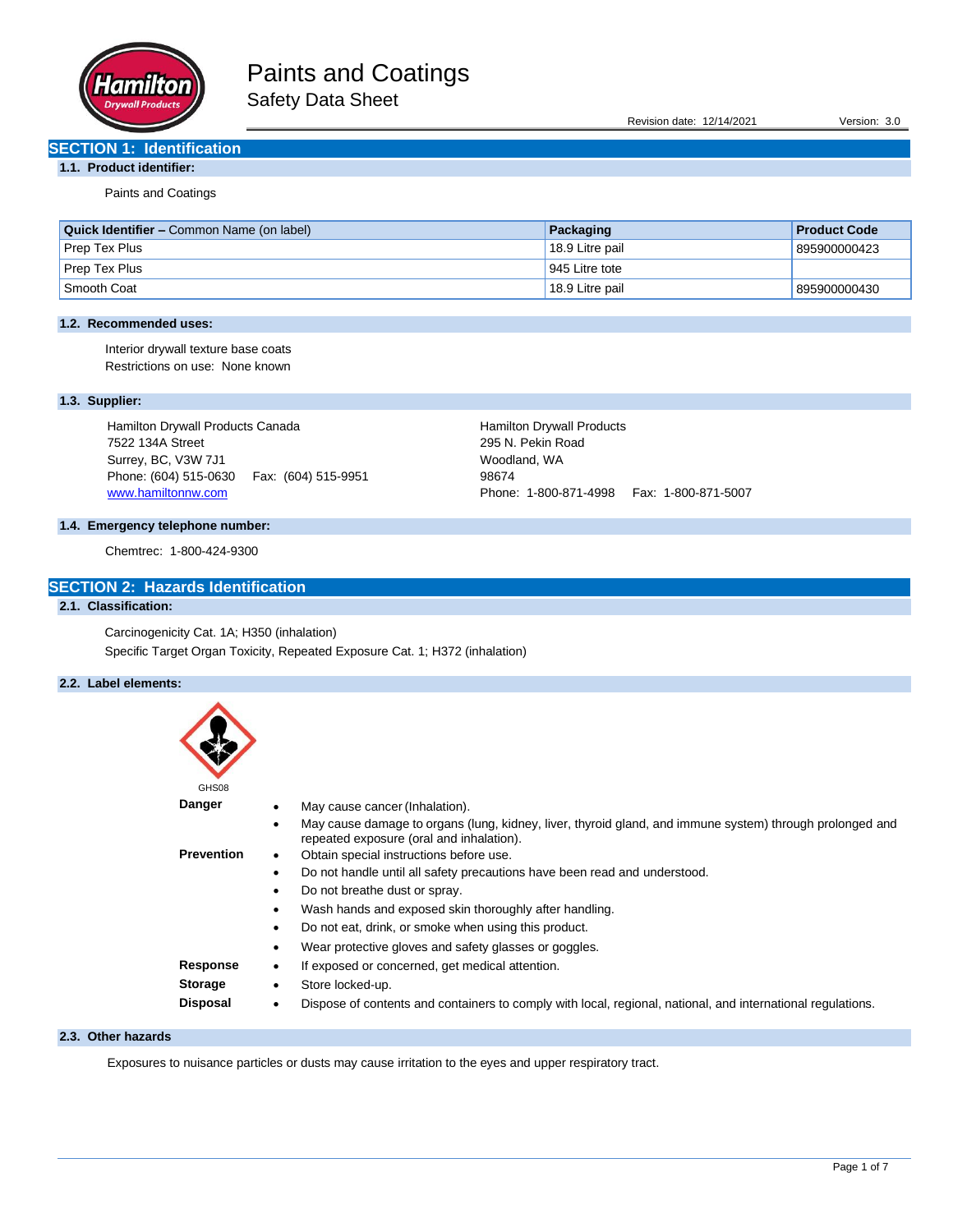

Revision date: 12/14/2021 Version: 3.0

## **SECTION 3: Composition / Information on Ingredients**

| <b>Chemical Name</b>                                                                                  | <b>CAS No.</b> | <u>Wt. %</u> |
|-------------------------------------------------------------------------------------------------------|----------------|--------------|
| Calcium carbonate                                                                                     | 1317-65-3      | 32           |
| Titanium dioxide                                                                                      | 13463-67-7     | 10           |
| Kaolin clay                                                                                           | 1332-58-7      | 10           |
| Talc                                                                                                  | 14807-96-6     | o            |
| Mica                                                                                                  | 12001-26-2     | 4            |
| Total Crystalline silica - Not added directly but present as an impurity in ingredients listed above. | 14808-60-7     | $0.3 - 0.6$  |

## **SECTION 4: First Aid Measures**

#### **4.1. Description of first aid measures:**

**Inhalation:** If breathing is difficult, remove affected person to fresh air and keep at rest in a position comfortable for breathing. If exposed or concerned: Get medical attention.

**Eye Contact:** Rinse cautiously with water for several minutes. Remove contact lenses if present and easy to do. Continue rinsing. If irritation persists get medical attention.

**Skin Contact:** If on skin, wash with plenty of soap and water. If skin irritation or rash occurs get medical advice. Take off contaminated clothing and wash it before reuse.

**Ingestion:** If swallowed, call a POISON CENTER or doctor. Rinse mouth. Never give anything by mouth if victim is rapidly losing consciousness, or is unconscious or convulsing.

## **4.2. Most important symptoms / effects acute and delayed:**

**Inhalation:** Exposures to airborne dust may cause irritation to the upper respiratory tract; symptoms of exposure may include sneezing, coughing and sore throat.

Prolonged or repeated exposure to fine airborne crystalline silica dust may cause damage to lung tissue, a disease called silicosis. Symptoms of silicosis include cough, shortness of breath upon exertion and chest tightness. The symptoms of silicosis develop following long-term exposures to airborne dusts containing silica. May cause lung cancer by inhalation.

**Eye Contact:** Dust particles may cause mechanical irritation.

**Skin Contact:** Dust particles may cause mechanical irritation.

**Ingestion:** If swallowed, may cause stomach discomfort.

#### **4.3. Indication of any immediate medical attention and special treatment needed:**

Not applicable

#### **SECTION 5: Fire-Fighting Measures**

### **5.1. Extinguishing media:**

Use water and other extinguishing media appropriate to the surrounding fire conditions. Unsuitable extinguishing media: None known.

### **5.2. Special hazards arising from the product:**

Product is not flammable and does not support combustion.

### **5.3. Special protective equipment and precautions for fire-fighters:**

As for any fire, fire-fighters protective clothing and positive pressure SCBA may be necessary.

### **SECTION 6: Accidental Release Measures**

#### **6.1. Personal precautions, protective equipment and emergency procedures:**

Wear adequate personal protective equipment, including an appropriate respirator as indicated in Section 8. Isolate spill area, preventing entry by unauthorized persons. Ventilate the spill area if airborne dust is present.

### **6.2. Environmental precautions:**

Prevent releases into the environment.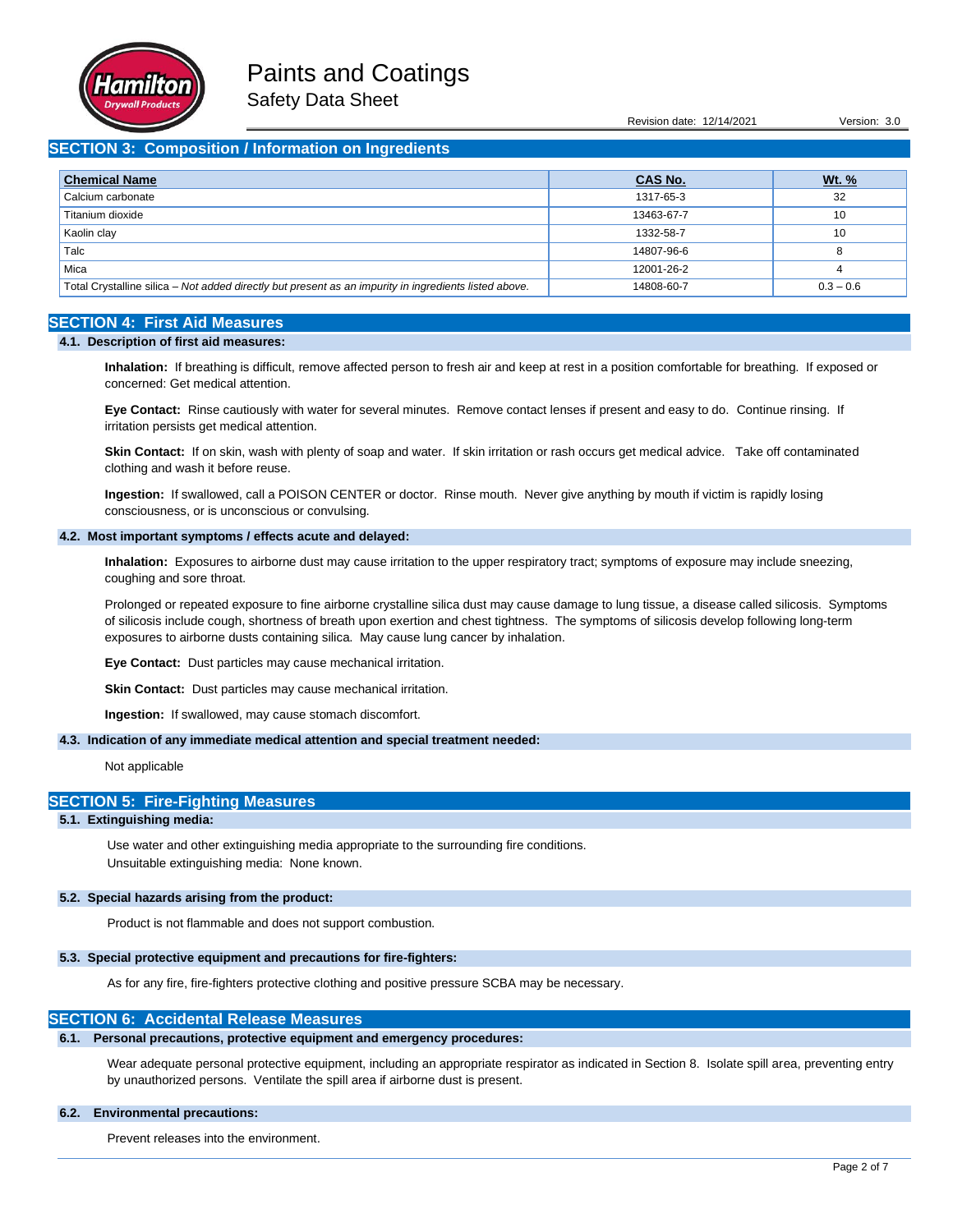

### **6.3. Methods and material for containment and cleaning-up:**

Use methods that avoid raising dust in the air. Scoop or shovel spilled material or vacuum dust with equipment fitted with a HEPA filter and place in a closed, labelled waste container. Small spills may be picked up with a damp cloth or mop.

## **SECTION 7: Handling and Storage**

#### **7.1. Precautions for safe handling:**

Obtain special instructions before use.

Do not handle until all safety precautions have been read and understood.

Do not breathe airborne dusts or spray.

Wear eye protection and gloves.

In workplaces where occupational exposure limits are exceeded, wear appropriate respiratory protection. (See Section 8).

Read the label and follow the directions for use.

Wash hands and exposed skin thoroughly after handling.

Do not eat, drink or smoke in the workplace where this product is handled.

#### **7.2. Conditions for safe storage, including any incompatibilities:**

Store in dry conditions and protected from weather. Keep containers closed when not in use. Keep out of reach of children.

## **SECTION 8: Exposure Controls / Personal Protection**

## **8.1. Control parameters:**

**Occupational Exposure Limits:** Consult local authorities for acceptable exposure limits.

| Ingredient                 | <b>ACGIH<sup>®</sup> TLV<sup>®</sup></b> | <b>U.S. OSHA PEL</b>                                                                                                                                 | <b>RSST VEMP (CNESST – Quebec)</b> |
|----------------------------|------------------------------------------|------------------------------------------------------------------------------------------------------------------------------------------------------|------------------------------------|
| Calcium carbonate          | Not established                          | 15 mg/m <sup>3</sup> (total dust)<br>5 mg/m <sup>3</sup> (respirable fraction)                                                                       | 10 mg/m <sup>3</sup> (total dust)  |
| Titanium dioxide           | 10 mg/m $3$                              | 15 mg/m <sup>3</sup> (total dust)                                                                                                                    | 10 mg/m $3$ (total dust)           |
| Kaolin clay                | 2 mg/m <sup>3</sup> (respirable)         | 15 mg/m <sup>3</sup> (total dust)<br>5 mg/m <sup>3</sup> (respirable fraction)                                                                       | 5 mg/m <sup>3</sup> (respirable)   |
| Talc                       | 2 mg/m <sup>3</sup> (respirable)         | 2 mg/m <sup>3</sup> (respirable)                                                                                                                     | 3 mg/m <sup>3</sup> (respirable)   |
| Mica                       | 3 mg/m <sup>3</sup> (respirable)         | $3$ mg/m <sup>3</sup> (respirable fraction)                                                                                                          | 3 mg/m <sup>3</sup> (respirable)   |
| Crystalline silica, quartz | $0.025$ mg/m <sup>3</sup> (respirable)   | Quartz (total dust):<br>30 mg/m <sup>3</sup> / $%SiO2 +2)$<br>Quartz (respirable):<br>$0.05$ mg/m <sup>3</sup> / (%SiO <sub>2</sub> +2)<br>Table Z-3 | $0.1 \text{ mg/m}^3$ (respirable)  |

#### **8.2. Exposure controls:**

**Engineering Controls:** General ventilation is adequate for application of product in its original form. If airborne particulates are generated, monitor concentrations in air and provide local exhaust ventilation when any exposure guideline is exceeded. Dust collection systems must be designed and maintained to prevent the accumulation and recirculation of respirable silica into the workplace air.

If engineering controls and work practices are not effective in controlling exposure to this material or if adverse health symptoms are experienced, wear suitable personal protection equipment including approved respiratory protection.

**Eye/Face Protection:** Wear safety glasses or goggles.

Skin Protection: Wear protective gloves; e.g. nitrile gloves. Where workplace conditions generate dust, wear protective clothing; e.g. coveralls. Launder contaminated clothing before re-wearing, or discard.

**Respiratory Protection:** When dust or spray concentrations in air exceed the occupational exposure guideline, wear an approved airpurifying respirator.

NIOSH recommendations for Crystalline silica (respirable dust); concentrations in air:

Up to 0.5 mg/m<sup>3</sup>: particulate respirator equipped with an N95, R95, or P95 filter (including N95, R95, and P95 filtering facepieces) except quarter-mask respirators. The following filters may also be used: N99, R99, P99, N100, R100, P100.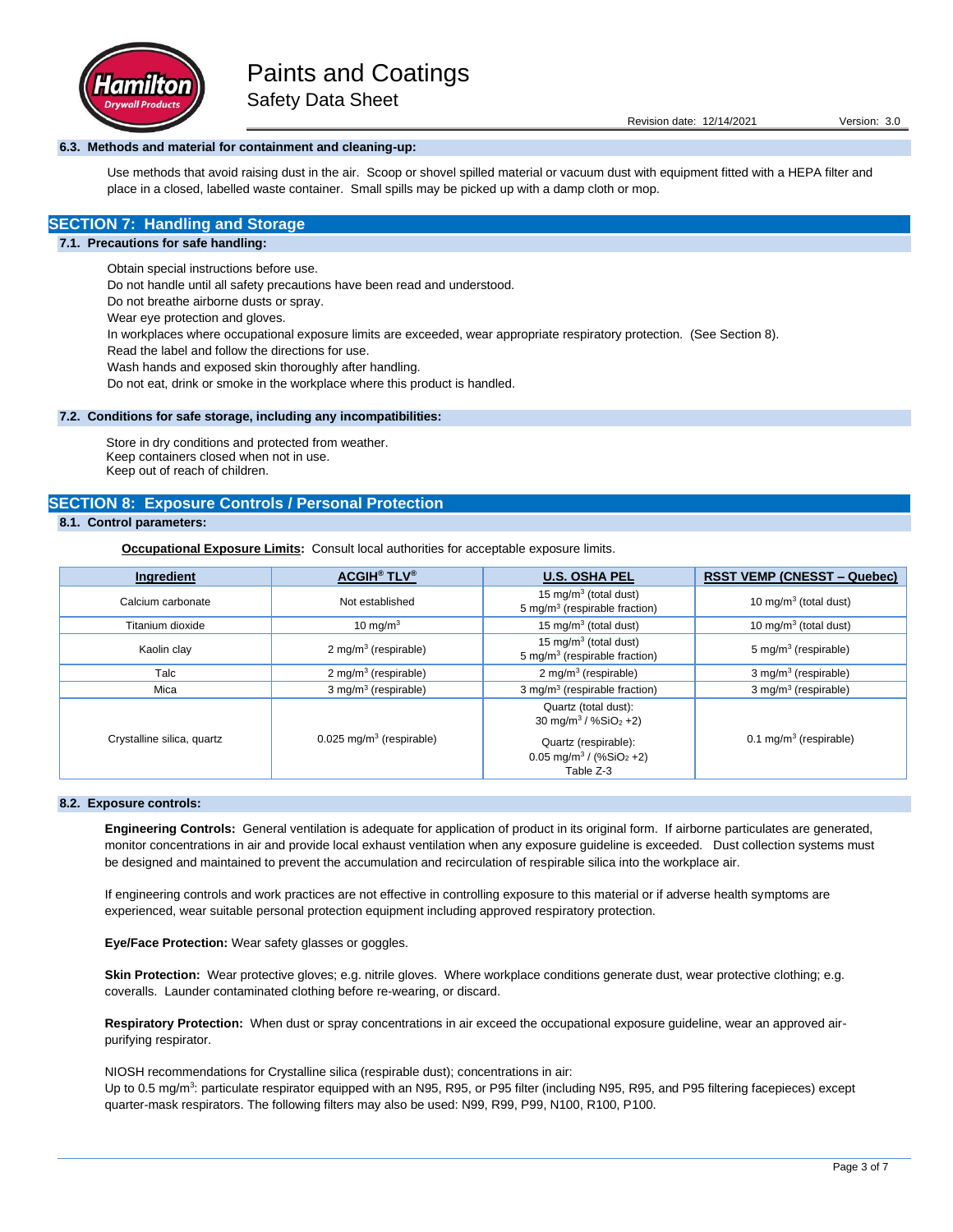

Revision date: 12/14/2021 Version: 3.0

Up to 1.25 mg/m<sup>3</sup>: Powered air-purifying respirator with high-efficiency particulate filter; or SAR operated in a continuous-flow mode. Up to 2.5 mg/m<sup>3</sup>: air-purifying, full-facepiece respirator with an N100, R100, or P100 filter. Up to 25 mg/m<sup>3</sup> Positive pressure SAR.

A respiratory protection program that meets the regulatory requirement, such as OSHA's 29 CFR 1910.134, ANSI Z88.2 or Canadian Standards Association (CSA) Standard Z94.4, must be followed whenever workplace conditions warrant a respirator's use.

## **SECTION 9: Physical and Chemical Properties**

## **9.1. Information on basic physical and chemical properties:**

| Appearance                                     | Liquid. Viscous white to off white |
|------------------------------------------------|------------------------------------|
| Odour                                          | Faint                              |
| Odour threshold                                | Not available                      |
| рH                                             | $\div$ 7 – 10 (aqueous slurry)     |
| Melting point / Freezing point                 | : Approximately $0^{\circ}$ C      |
| Initial boiling point and boiling range        | : Approximately 100 °C             |
| Flash point                                    | Not applicable                     |
| Flammability                                   | Not flammable or combustible       |
| Auto-ignition temperature                      | Not available                      |
| Upper / lower flammability or explosive limits | Not applicable                     |
| Evaporation rate                               | Not applicable                     |
| Vapor pressure                                 | Not applicable                     |
| Vapor density                                  | Not applicable                     |
| Relative density                               | : $1.2 - 1.8$ (water = 1)          |
| Solubility (ies)                               | Low solubility in water            |
| Partition coefficient (n-octanol / water)      | Not available                      |
| Decomposition temperature                      | Not available                      |
| Viscosity                                      | 60-130 KU                          |
| VOC content                                    | $< 10$ g/L                         |
|                                                |                                    |

## **SECTION 10: Stability and Reactivity**

## **10.1. Reactivity:**

Not reactive under normal conditions of use.

### **10.2. Chemical stability:**

Normally stable.

### **10.3. Possibility of hazardous reactions:**

None known.

#### **10.4. Conditions to avoid:**

Avoid accumulations of dust.

#### **10.5. Incompatible materials:**

Strong acids. Strong oxidizing agents.

### **10.6. Hazardous decomposition products:**

Calcium oxide, corrosive fumes, may form if product is exposed to extreme heat 825 °C (1517 °F).

## **SECTION 11: Toxicological Information**

**11.1. Information on toxicological effects:**

#### **Likely routes of exposure**

Inhalation; Skin contact; Eye contact.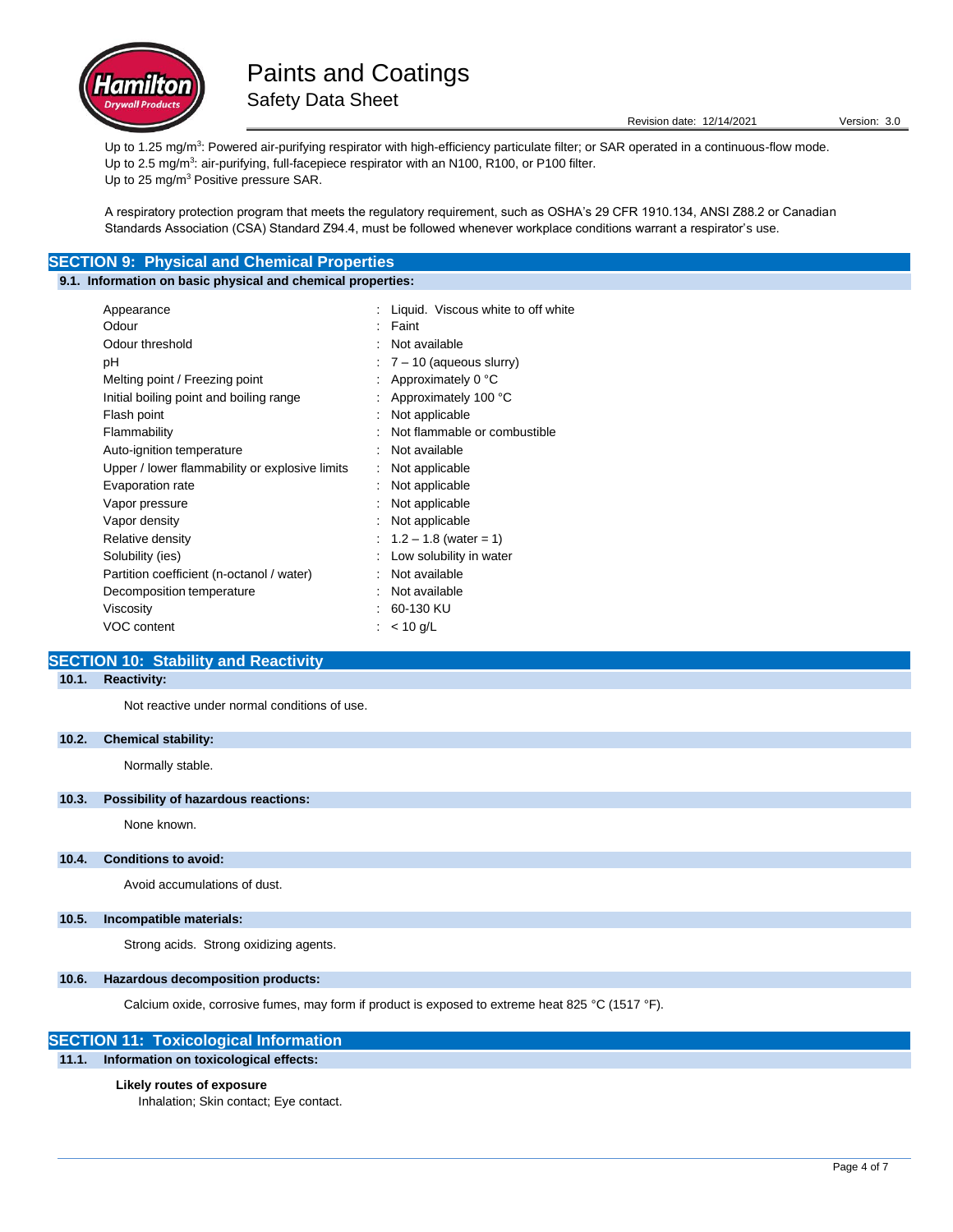

Revision date: 12/14/2021 Version: 3.0

**Acute toxicity**

**Inhalation:** Data not available. None of the natural mineral component substances are toxic or harmful by inhalation.

**Ingestion:** Data not available. None of the natural mineral component substances are toxic or harmful if swallowed.

**Skin:** Data not available. Component natural mineral component substances are not known to be absorbed through the skin.

#### **Acute toxicity data:**

Acute toxicity estimate (oral) of the mixture: >7000 mg/kg (rat) based on data for the component substances. Low dermal and inhalation acute toxicity based on evidence from animal tests.

| Ingredient        | $LD_{50}$ Oral (mg/kg) | LD <sub>50</sub> Dermal (mg/kg) | $LC_{50}$ Inhalation (ppm, 4 hrs.) |
|-------------------|------------------------|---------------------------------|------------------------------------|
| Calcium carbonate | 6450 (rat)             | Not available                   | Not available                      |
| Titanium dioxide  | >25000 mg/kg (rat)     | >10000 mg/kg (rabbit)           | >6820 mg/m <sup>3</sup> (rat)      |

#### **Skin corrosion / irritation**

Data not available. May cause skin dryness and abrasive irritation in contact with the skin.

#### **Serious eye damage / irritation**

Data not available. Particulates in the eye may cause irritation by mechanical action.

#### **STOT (Specific Target Organ Toxicity) – Single exposure**

Data not available

## **STOT (Specific Target Organ Toxicity) – Repeated exposure**

Repeated exposures to particles containing crystalline silica can cause lung disease (silicosis).

Silicosis is characterized by lung lesions. Symptoms of silicosis include shortness of breath and cough, decreased lung function and weakness.

There is limited evidence of kidney, liver, thyroid gland, and immune system disease in humans following occupational exposures to crystalline silica.

#### **Aspiration hazard**

Does not meet criteria for classification for aspiration toxicity.

#### **Sensitization – respiratory and/or skin**

Not known to be a respiratory or skin sensitizer.

#### **Carcinogenicity**

Crystalline Silica:

IARC Crystalline Silica in the form of quartz or cristobalite from occupational sources should be classified as carcinogenic to humans (Group 1).

ACGIH® in the form of quartz or cristobalite as A2: Suspected human carcinogen.

Crystalline silica, respirable size, is listed in the Report on Carcinogens by NTP (National Toxicology Program) as known to be a human carcinogen.

Titanium dioxide:

IARC long-term inhalation to high concentrations of ultrafine Titanium dioxide is possibly carcinogenic to humans (Group 2B) based on inadequate evidence in humans and sufficient evidence in experimental animals.

ACGIH® A4: Not classifiable as a human carcinogen.

NTP: not listed in Report on Carcinogens.

#### **Reproductive toxicity**

Data no available

#### **Germ cell mutagenicity**

Data not available

#### **Interactive effects**

Tobacco smoking in combination with inhalable silica exposures may have higher risk of developing lung disease. Persons who develop silicosis have a higher risk of contracting tuberculosis if exposed to the tuberculosis bacteria.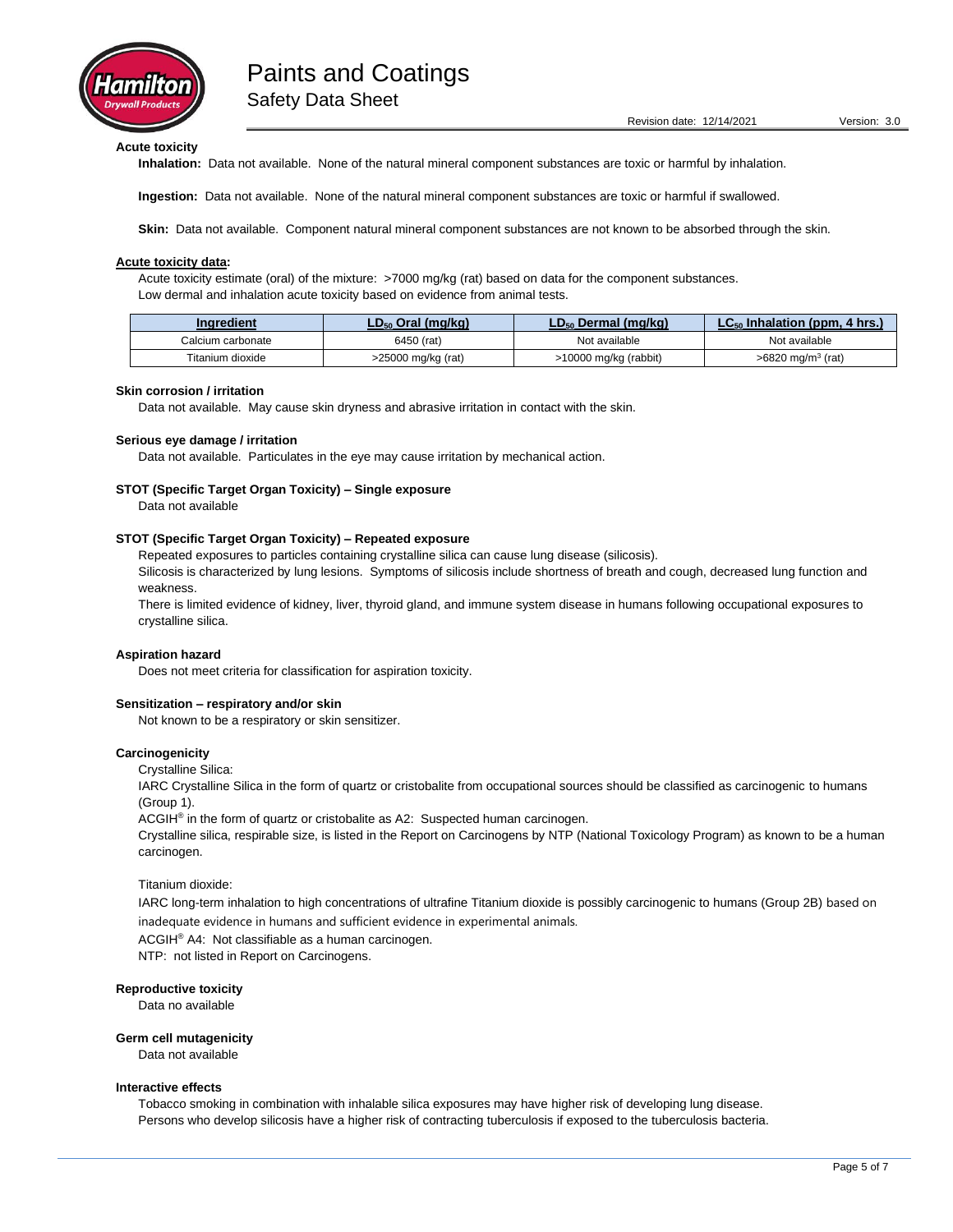

| Revision date: 12/14/2021 | Version: 3.0 |  |
|---------------------------|--------------|--|
|                           |              |  |

# **SECTION 12: Ecological Information**

## **12.1. Toxicity:**

Ecotoxicity data are not available. Composed of natural source minerals.

## **12.2. Persistence and degradability:**

Not available

## **12.3. Bioaccumulative potential:**

Not available

## **12.4. Mobility in soil:**

Not available

## **12.5. Other adverse effects:**

Not available

# **SECTION 13: Disposal Considerations**

# **13.1. Disposal methods:**

Dispose of as an inert solid.

**SECTION 14: Transport Information**

Do NOT discharge into any drains or sewers.

The required hazard evaluation of the waste and compliance with the applicable hazardous waste laws are the responsibility of the user. Dispose of contents/container in accordance with local, regional, national and international regulations.

| 14.1. | <b>UN</b> number:                                                                  |
|-------|------------------------------------------------------------------------------------|
|       | Not regulated by international transport regulations (IMDG, UN Model Regulations). |
| 14.2. | UN proper shipping name:                                                           |
|       | Not applicable                                                                     |
| 14.3. | Transport hazard class(es):                                                        |
|       | Not applicable                                                                     |
| 14.4. | Packaging group:                                                                   |
|       | Not applicable                                                                     |
| 14.5. | <b>Environmental hazards:</b>                                                      |
|       | Not available                                                                      |
| 14.6. | Special precautions for user:                                                      |
|       | Not available                                                                      |
| 14.7. | U.S. Hazardous Materials Regulation (DOT 49CFR):                                   |
|       | Not regulated                                                                      |
| 14.8. | <b>Canada Transportation of Dangerous Goods (TDG) Regulations:</b>                 |
|       | Not regulated                                                                      |
|       |                                                                                    |
|       |                                                                                    |
|       |                                                                                    |